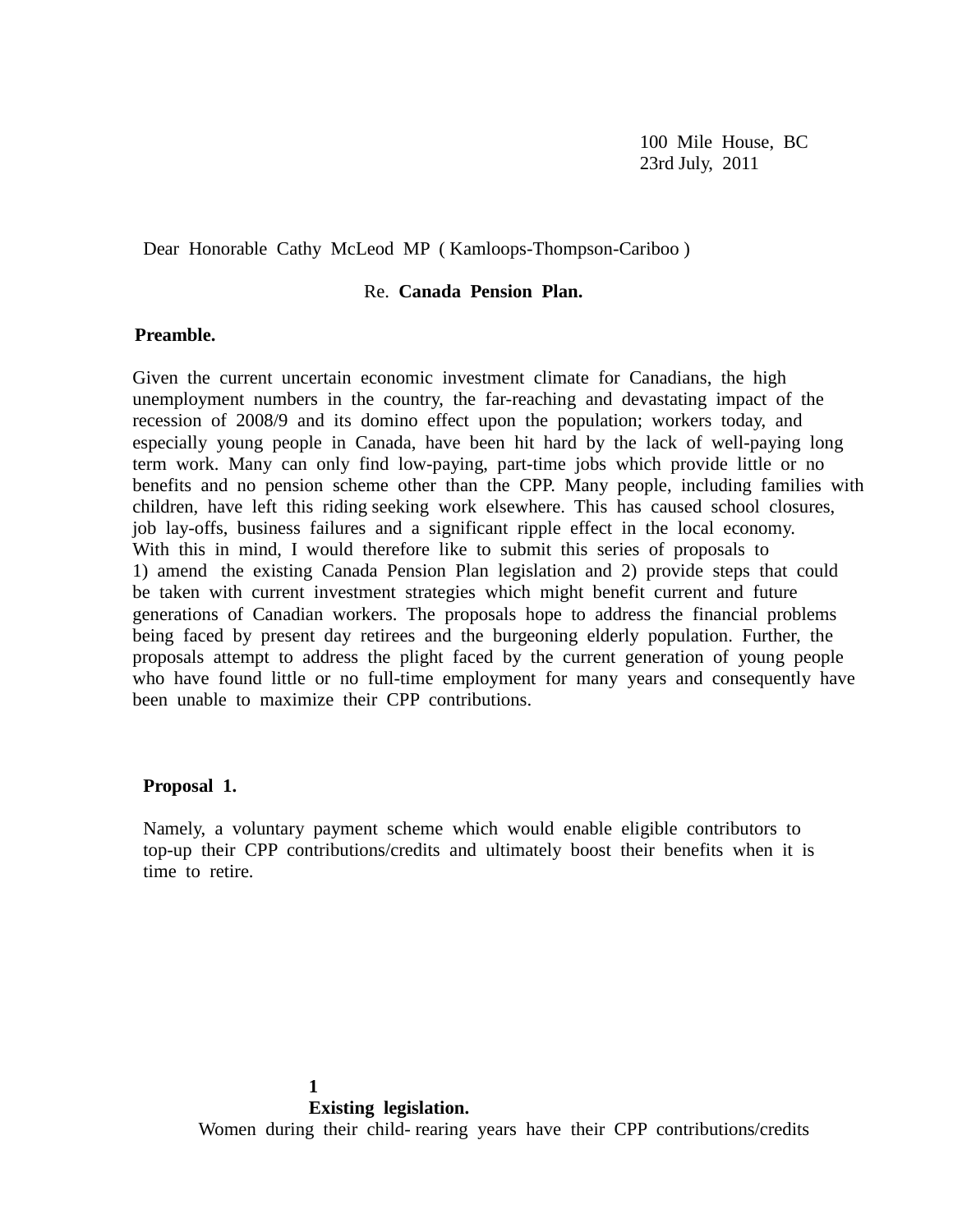"adjusted" during their "low earnings" up to 7 years (1).

 At present there is no provision for workers who were involuntarily laid-off from work or cannot find full-time work to have their low earnings adjusted in the same way that child-rearing women can. Also, post-secondary students who were attending college or university are penalized. The current legislation might be viewed as sexist or discriminatory. Further, there is no vehicle for Canadian nationals who work overseas to be able to contribute to the CPP while they are resident in another country. For example teachers, nurses, oil/gas industry workers.

The new guidelines for the CPP do include dropout provisions for up 17% of a contributor's lowest earnings or eight years of low earnings in 2014 (2), but eight years of low earning adjustments might not be enough to satisfy future pension requirements especially in today's economic climate. By enabling people to make supplementary and voluntary contributions to the CPP now or later in life, when they have hopefully secured a more lucrative and secure career, could work in conjunction with the dropout provisions.

## **Advantages.**

Contributors to the CPP who maximize their contributions would require less Government assistance, such as the Income Supplement, and would derive a greater sense of direction and ownership of their individual financial well-being and self-sufficiency during their retirement years.

#### **Proposal 2.**

Feasibility Study for the establishment of a Federal Government, CRA office, to be located in 100 Mile House, BC. for the administration of the CPP top-up scheme.

## **Advantages.**

With the establishment of a CRA office in 100 Mile House a number of fiscal advantages would arise.

a) For the Federal Government the contribution of top-up funds from eligible CPP contributors would provide extra revenue to the fund on an on-going basis for many years to come. There would however be capital start-up costs such as renting or building office space, buying computer equipment and the initial hiring of approximately 40 staff members and assistants to set the program in motion.

 b) For the Provincial Government and Federal Government tax revenues would be gained from the increase in the number of tax-paying workers and spin-off taxes from their everyday expenditures and in derivative taxes from goods and services produced.

 c) For the Municipal Government there would be a much needed economic boost and diversification from the forestry, ranching and mining industries. The Federal Government employees would buy/rent homes, send their children to local schools, spend money at local retailers and thus add an element of stability to the community and economy. Graduates from colleges and universities could return home to find a rewarding and lucrative career. There would be growth in the community.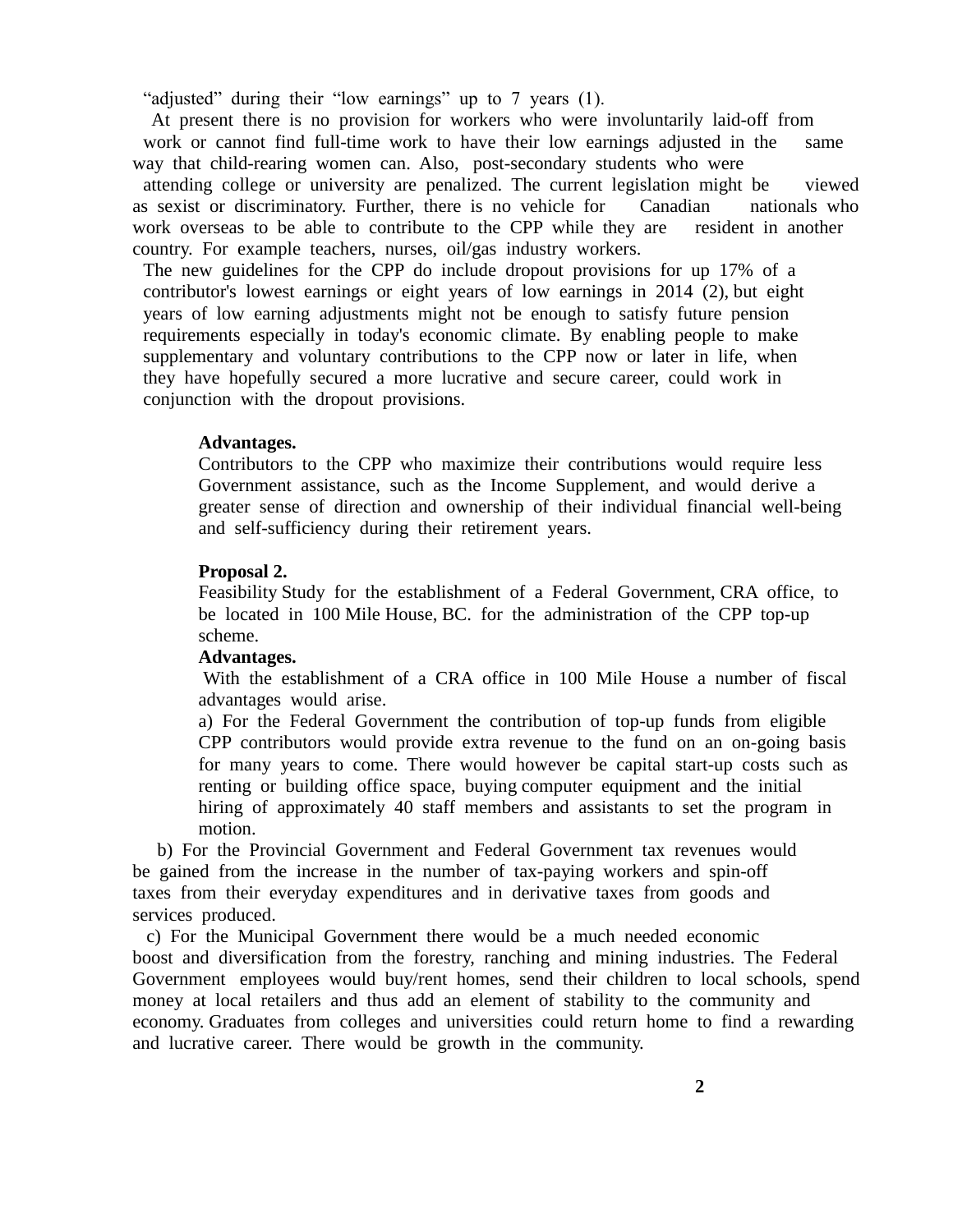## **Proposal 3.**

A significant incremental increase to the CPP rates over the next 5 years. The current maximum of \$960/month (3), does not reflect the spikes in the cost of living for the average Canadian today. Plus increase the yields on Government of Canada Bonds and on Canada Savings/Premium Bonds.

## **Rationale.**

An increase in pensioners' benefits would have an immediate effect on business and the economy in general and provide an overall stimulus. Many low income seniors are barely getting by with the ever increasing cost of living brought on by higher food, transportation, heating and housing costs. The average monthly CPP benefit is \$512.38 (4). The figure speaks for itself.

Instability in US fiscal and monetary policy and a stagnant US growth period coupled with scepticism in the stock market and mutual funds, leaves the Canadian public and global investors seeking a stable and conservative investment option. This could be offered through a revitalized series of bonds with attractive interest rates. The public has been informed lately that they do not save enough. This is due in part to the considerably higher cost of living and lack of secure investment vehicles which yield worthwhile returns after taxes. If Brazilian Government Bonds yield 8.12% over 14 months (5), then Canadian Government Bonds ought to yield higher returns in order to attract foreign investment capital. Similarly, if Canada Savings/Premium Bonds offered higher rates of return Canadians would be encouraged to save again. This influx of revenue could help reduce the federal deficit and generate full-time jobs.